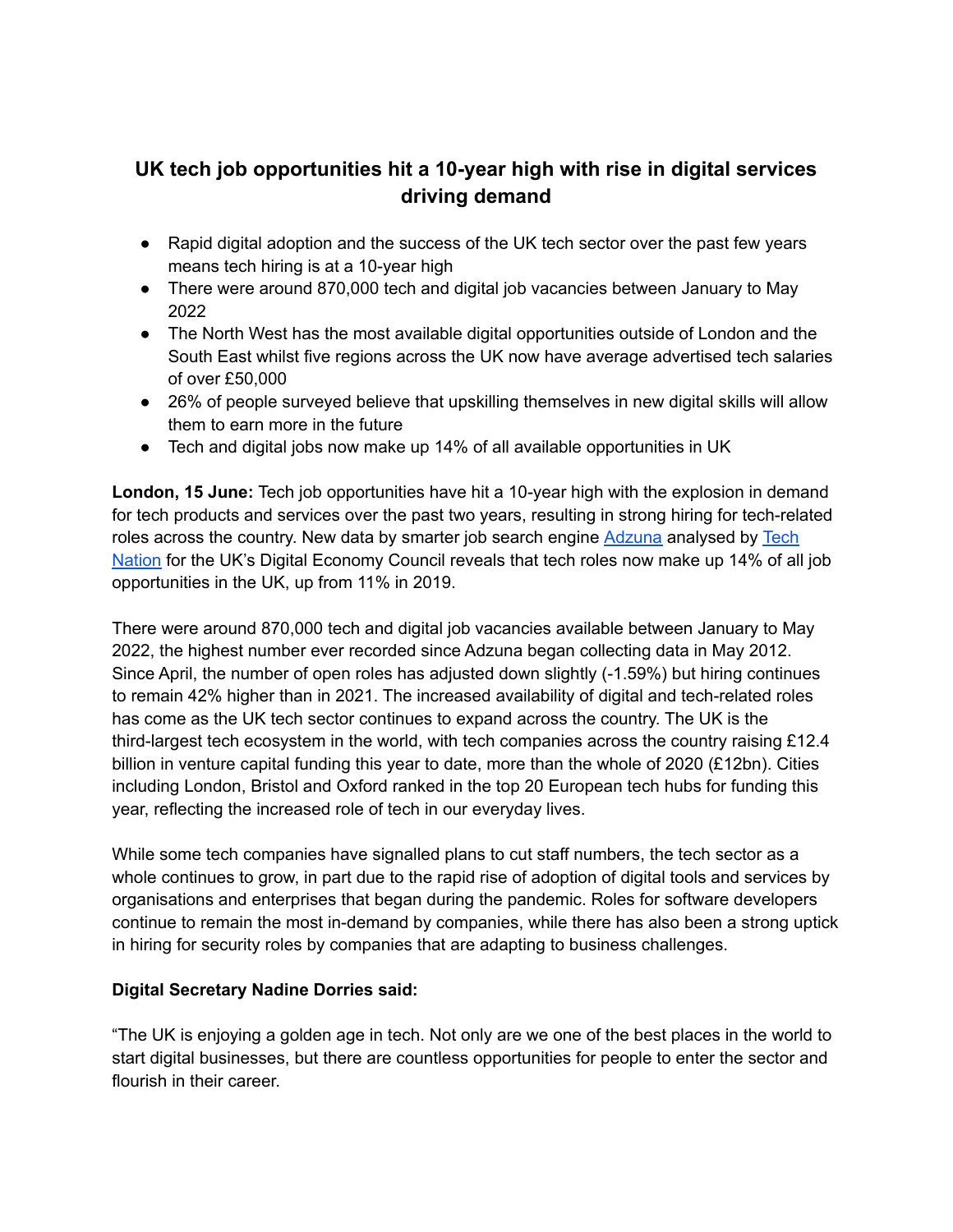"We're working hard to open doors for people from all walks of life so that they can gain the skills and knowledge needed to make the most of our booming tech industry."

## **The key to success is upskilling**

For every "no experience" tech and digital role advertised, there are approximately eight senior roles available, despite the fact there are more STEM graduates in the UK than there are entry-level roles in the industry. This demonstrates that on-the-job training and upskilling are essential to ensure businesses have the digital skills they need to succeed.

According to a survey carried out by Tech Nation and YouGov, 64% of people who work in UK tech said that having tech skills was essential for job security. As well, 26% believe that upskilling themselves in new digital or tech skills will allow them to earn more in the future. Of the 16% of respondents who picked up a new tech skill since the pandemic, people have chosen to learn coding or cloud technologies, whilst others have learned data visualisation skills.

Employees choosing to upskill themselves is only one part of the equation. Companies that focus on on-the-job training for future developers and tech leaders such as London-based Multiverse and Manchester-founded Academy are continuing to grow to help increase the talent pipeline. Tech companies including [Amazon](https://www.thenorthernecho.co.uk/news/19302625.amazon-create-thousands-new-jobs-invest-skills-training/) and [Google](https://www.itpro.co.uk/business-strategy/careers-training/367625/google-offers-uk-smbs-ps87000-scholarships-to-boost-tech) have also launched digital skills programmes to train employees across the UK.

## **Strong hiring growth across the regions**

There are nearly 5 million people working in UK tech startups and scaleups, with regions across the UK enjoying strong hiring growth for tech and digital positions. The North West has more tech opportunities than any other region in the UK outside of London and the South East, with over 40,000 available jobs this year - an increase of 50% on last year's figures. The devolved nations have been enjoying increased interest in their respective tech industries recently. Northern Ireland has seen its tech job opportunities increase to nearly 20% of all available vacancies, to 5,079 in Q1 2022, whilst Scotland has seen its tech vacancies rise to 13% of all available vacancies so far in 2022.

| <b>Region</b>      | <b>Average Advertised</b><br>Tech Salary, 2022 | <b>No.tech vacancies</b><br>in Q1 2022 | % of all vacancies |
|--------------------|------------------------------------------------|----------------------------------------|--------------------|
| lLondon            | £75,223                                        | 174,149                                | 22.24%             |
| Northern Ireland   | £48,359                                        | 5,079                                  | 19.06%             |
| Scotland           | £52,893                                        | 22,514                                 | 13.22%             |
| South East England | £54,187                                        | 73,8307                                | 11.94%             |
| North West England | £50,134                                        | 42,339                                 | 11.99%             |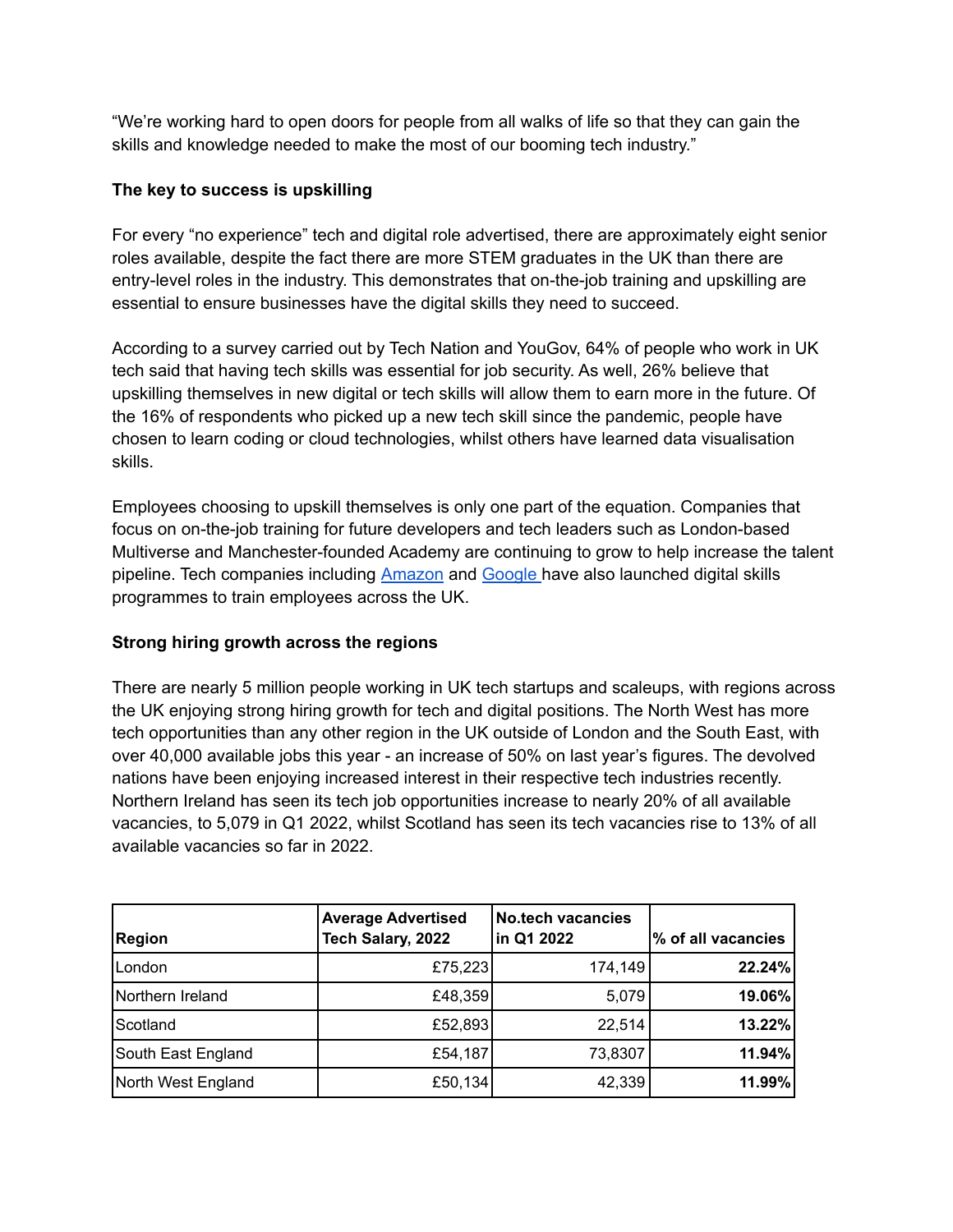| North East England       | £43,068 | 10,214 | 12.32% |
|--------------------------|---------|--------|--------|
| South West England       | £50,681 | 36,084 | 10.97% |
| Eastern England          | £51,143 | 37,230 | 10.66% |
| <b>West Midlands</b>     | £50,650 | 30,693 | 10.33% |
| <b>Wales</b>             | £44,648 | 8,711  | 9.58%  |
| Yorkshire And The Humber | £47,379 | 19,356 | 9.06%  |
| <b>East Midlands</b>     | £45,062 | 15,560 | 7.12%  |

Source: Regional split of tech vacancies and advertised salaries for Q1 2022, Adzuna, Tech Nation

London continues to have the highest number of tech and digital jobs available, with over 170,000 advertised in Q1 2022 and the highest average advertised salary at £75,223. Highly-paid tech jobs aren't just available in London however: five regions across the UK have average advertised tech salaries of over £50,000 - Scotland, South East, North West, South West and West Midlands.

#### **Software developers and cyber professionals are the most in-demand**

Software development continues to be the most in-demand tech role in the UK, increasing 56% compared to 2019's advertised tech vacancies. Already in 2022, there have been over 56,000 available software developer roles, making up nearly 8% of all available tech jobs. This high demand comes from both tech and non-tech companies because software developers are essential to all areas of technology - they create, design and build the programs and applications that many businesses rely on. As well, the role encompasses many verticals and languages, explaining why the demand for candidates is so high.

Other in-demand jobs include business analysts (+650% compared to 2019), data analysts (+520%) and product managers (+710%). Business analysts are now the second most in-demand tech role in the UK, having overtaken engineers.

## **Top 10 available UK tech jobs**

- 1. Software developer
- 2. Business analyst
- 3. Java developer
- 4. DevOps engineer
- 5. Project manager
- 6. Engineer
- 7. Data analyst
- 8. Product manager
- 9. Consultant
- 10. IT system architect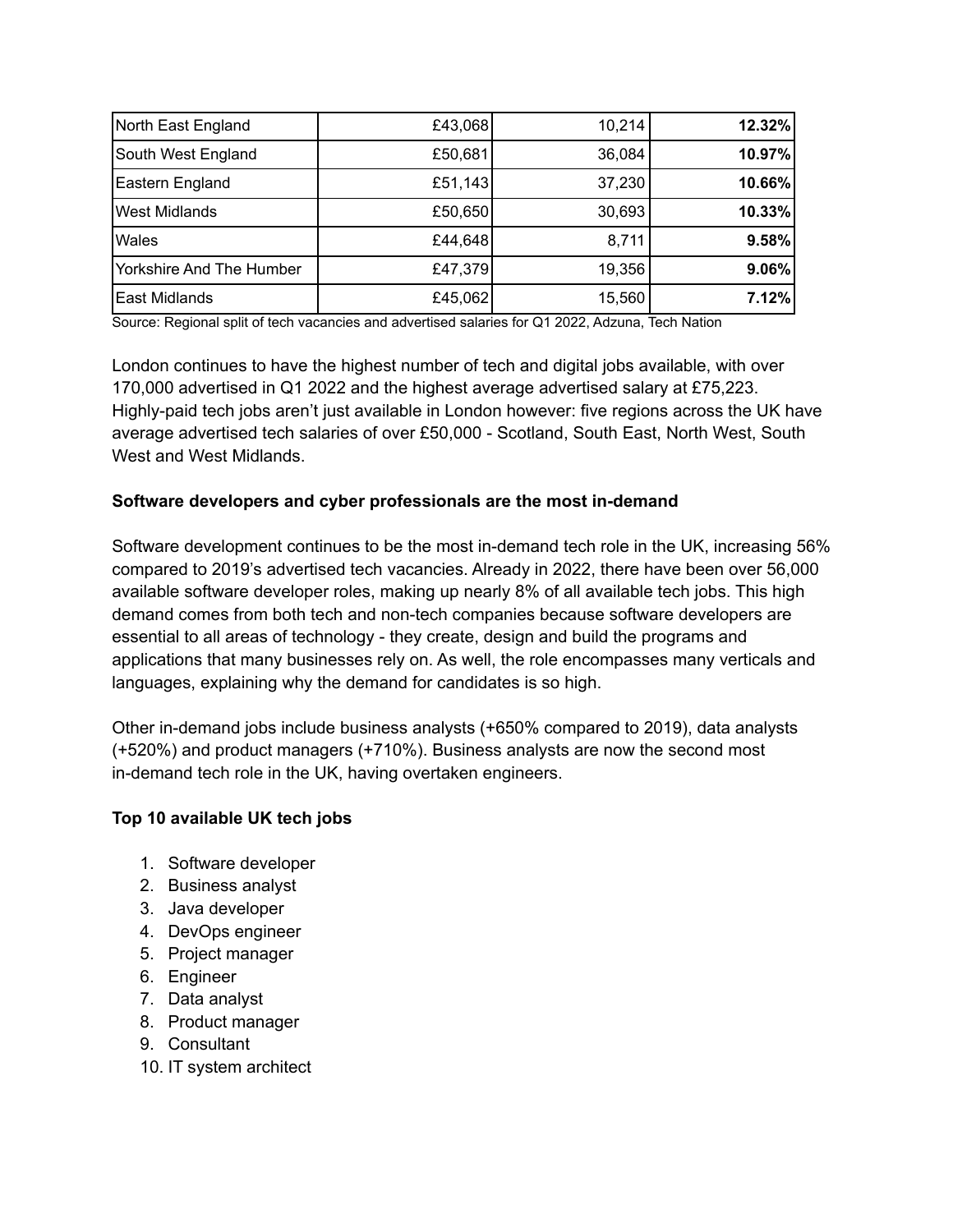Security roles are also increasing rapidly, particularly for cyber security engineers with demand doubling compared to 2019. This suggests that companies are shoring up defences against increasing cyber threats with an 11% increase in security incidents last year compared to 2020. Security is now in the top five most demand skills when it comes to tech, increasing 671% since 2019.

### **Data is king**

As the tech sector grows and evolves, so too have the main skills employers desire. Data has now become the number one skill in UK tech, rising from third position in previous years, with a 1006% increase in demand for data skills since 2019. Engineering has declined from first to third but is still an essential skill, with a 216% growth in job adverts with the skill engineering included.

Though technical skills are important, there has been a growing demand for softer skills from employees. Often management, clients and communication are within the top 10 sought-after skills in tech jobs - there has been a 602% growth in job adverts looking for management experience. Around 36.8% of people working in UK tech are in non-technical roles, including user experience, HR, sales and finance which demonstrates the diversity and opportunity across the industry.

**Dr George Windsor, Data and Research Director at Tech Nation, said:** "The UK is continuing to be the leading light for tech in Europe and the scale of exciting job opportunities across the country is a reflection of that. It's interesting to see how companies are responding to changing challenges, such as the rise in the demand for data skills and an increase in security skills across the board. It's not just technical skills that can make a difference - but communication and management experience are increasingly important too. For anyone looking to enter this fast-paced and innovative industry, there is a role for you if you want it."

**Paul Lewis, chief customer officer at Adzuna, said:** "UK tech has consistently been one of the fastest-growing industries for job opportunities over the past few years as companies compete for skilled staff to enable them to grow in a competitive environment. Though we are starting to see the impact of the wider slowdown begin to affect the wider tech landscape, the rapid rise in digital tools and services since 2020 means that roles for software developers remain the most in-demand by companies across the board. Security specialists are also in hot demand as companies adapt to changing business challenges like increased cyber threats."

**Euan Blair, CEO and founder of Multiverse, said:** "The shortage of tech skills is a huge challenge to companies everywhere, but it also means incredible opportunities are being opened up to well-paid, long-term careers. As a tech industry we've a duty to make sure these jobs are accessible to talented people regardless of background or financial circumstances. We've built an outstanding alternative to university to deliver on exactly this goal. Ultimately whether it's a start-up or a large corporate, the companies that get their skills pipelines right will have an enormous competitive advantage."